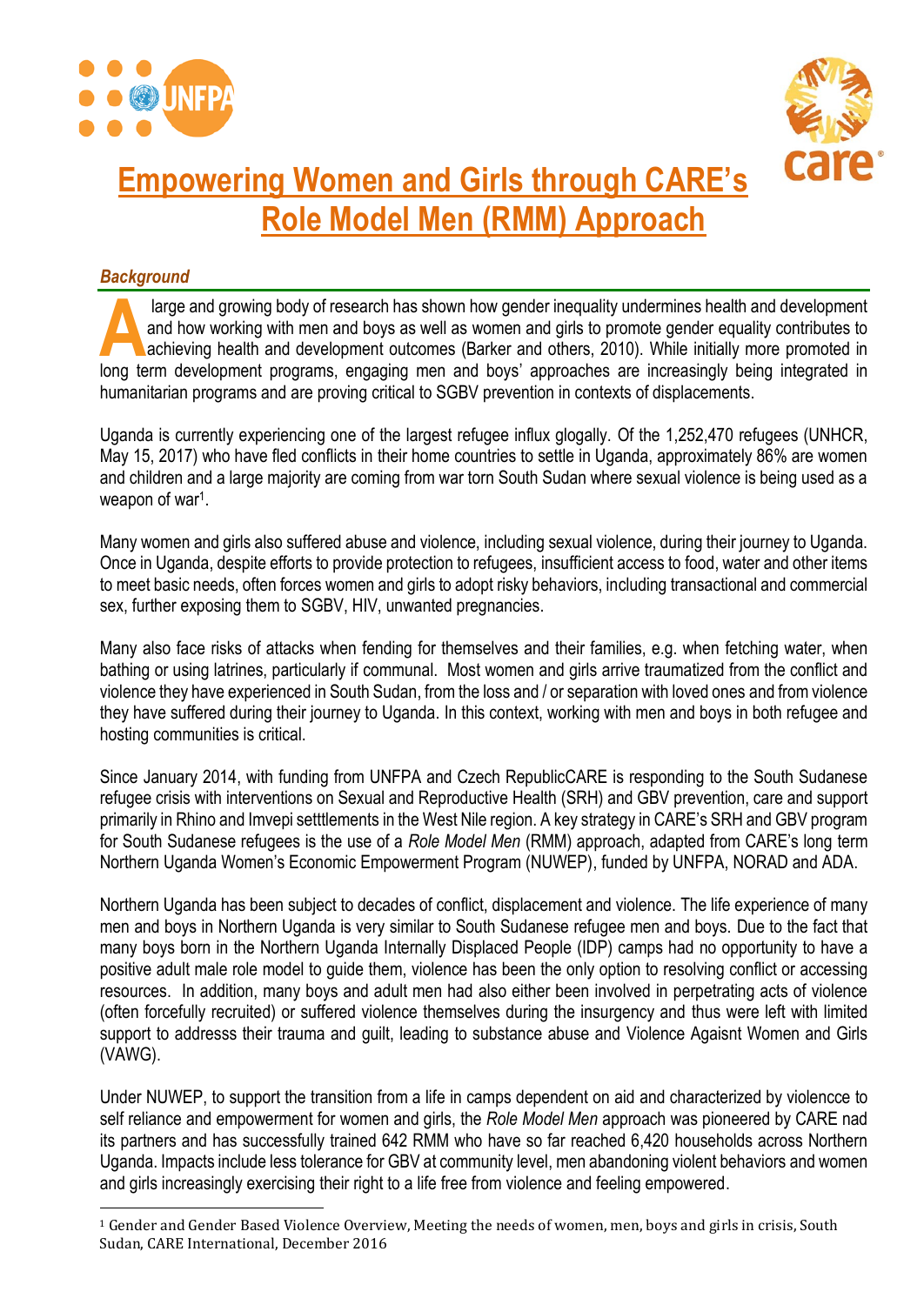This learning brief describes how CARE is, with continued support from UNFPA, adapting its *Role Model Men* approach to the South Sudanese refugee context in Rhino settlement, West Nile.

## Model's underpinning principles, levels of intervention & adaptations in refugee context

The model set out to promote women's empowerment and contribute to ending GBV by transforming men into agents of change and defenders of gender equality. Selected men are supported through a series of training and ongoing accompaniment to develop and / or strengthen positive forms of masculinity through a personal "journey of transformation". Men with a positive behavior are selected by fellow men and women and are supported to reach out to other men (often identified abusive men) who need to change their behaviors. Once their behavior has changed, participating men often become Role Model Men themselves, creating a positive snowball effect. The underpinning principles of our approach include:

- Changing how men are "seen", shifting from a "deficit" model of programming in which men were seen as obstacles and perpetrators to an "asset-based" model, which recognizes that men can be partners in GBV prevention and SRH; that they do care about what happens to their partners, their families and in their communities and that men, like women, are complex individuals, also victims of expected societal gender norms forcing them into certain behaviors (be strong, have sex, be in control, men dont cry, etc);
- Recognizing that, as conditions change, and especially during extended periods of civil conflict or displacement, women are becoming primary breadwinners or care takers. While emergency situations also provide opportunities for changing gender norms, this shift in roles can greatly affect how men see themselves, often creates a sense of helplessness, low self-esteem and is regularly associated with alcohol use, ultimately increasing the risk of violent behaviors;

**Journeys of transformation – changing "manhood"**

The **Journey of Transformation** includes various training modules and sessions that take men through a deep personal reflection on the impact of their behaviors vis-àvis women, girls, other men and boys, society at large and themselves. As men are supported to reflect on the negative consequences and risks of their behavior, they are taught practical skills from a gender lens that allows them to increasingly see the benefits of more gender equitable, power sharing and caring attitudes. These skills include business development skills and negotiation skills through which the value of women's participation in economic activities is addressed, financial literacy through which women's rights to exercise control over the incomes and agricultural production they generate is discussed, sexual and reproductive health and women's right to protection and a life free from violence through which the impacts of SGBV on women, girls and societies at large is assessed. Basic counseling skills are taught so that men learn to listen to one another and can become a source of mutual support. In the refugee setting, our module is also including cultural diversity and adapting to a new setting where for instance daily activities for each individual is not defined.

 Recognizing Men's Multiple Needs, particularly men's reproductive and mental health needs which men and the societies in which they live tend to ignore. This is aggravated in times of conflict and displacement during which resources are often limited and therefore prioritize women and children. While such vulnerability based prioritization is totally legitimate, ignoring men and boys' needs over the longer term carries the risk of seeing renewed conflict at all levels, including SGBV and VAWG. In the current refugee crisis in Uganda, addressing male youth's psychosocial support needs is critical.

Grounded in the above principles, our model works with men at three levels:

- 1. Men as **clients**: this considers men's needs and encourages them to use different services, such as SRH (using condoms, Family Planning), HIV testing and counseling, counseling and psychosocial support; In the South Sudanese refugee context, more emphasis is put on psychosocial support which is also partly provided through the Role Model Men and CARE's GBV staff and volunteers.
- 2. Men as **supportive partners**: this considers men as allies and resources in improving thier own as well as women's well being, as a result of their engagement in a variety of areas – maternal health, family